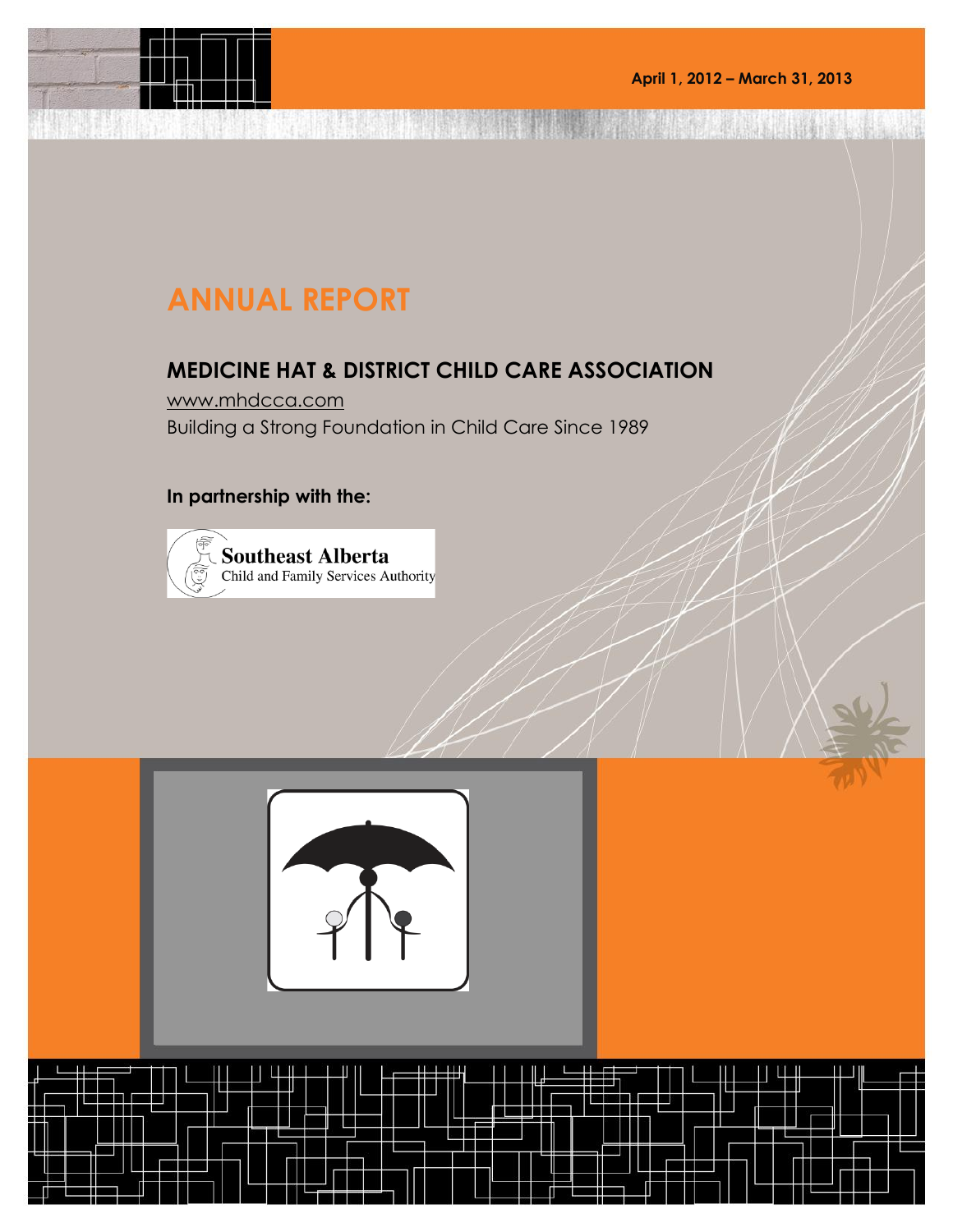**April 1, 2012 – March 31, 2013**





**Medicine Hat & District Child Care Association**

## **MISSION & GOALS**

#### **Mission:**

The Medicine Hat and District Child Care Association works to support the child care community by promoting quality outcomes for children 0-12 years of age.

#### **Values of the Association:**

- > Communication
- $\triangleright$  Teamwork
- $\triangleright$  Accountability/financial stewardship
- $\triangleright$  Respect for diversity
- $\triangleright$  Commitment to quality

In November 2012, the MHDCCA worked with Julie Friesen of Alberta Culture to devise a 3 year strategic plan. This included an updating of our goals.

**Goal 1: To promote best practices in early childhood environments**

**Goal 2: To raise awareness that quality child care is a vital asset to our community**

**Goal 3: To support and recognize Early Childhood Educators**

**Goal 4: To ensure strong governance policies support the organization**

### **EXECUTIVE BOARD**

Michelle May, Chairperson Shandra Beaulieu, Vice Chairperson Lisa Lutz, Secretary/Treasurer Khirsta McDowall, Past Chairperson

**SERVICE PROVIDER**

Jennifer Usher, Coordinator

#### **STANDING COMMITTEES**

- Funding Committee
- Recruitment, Recognition, and Retention Committee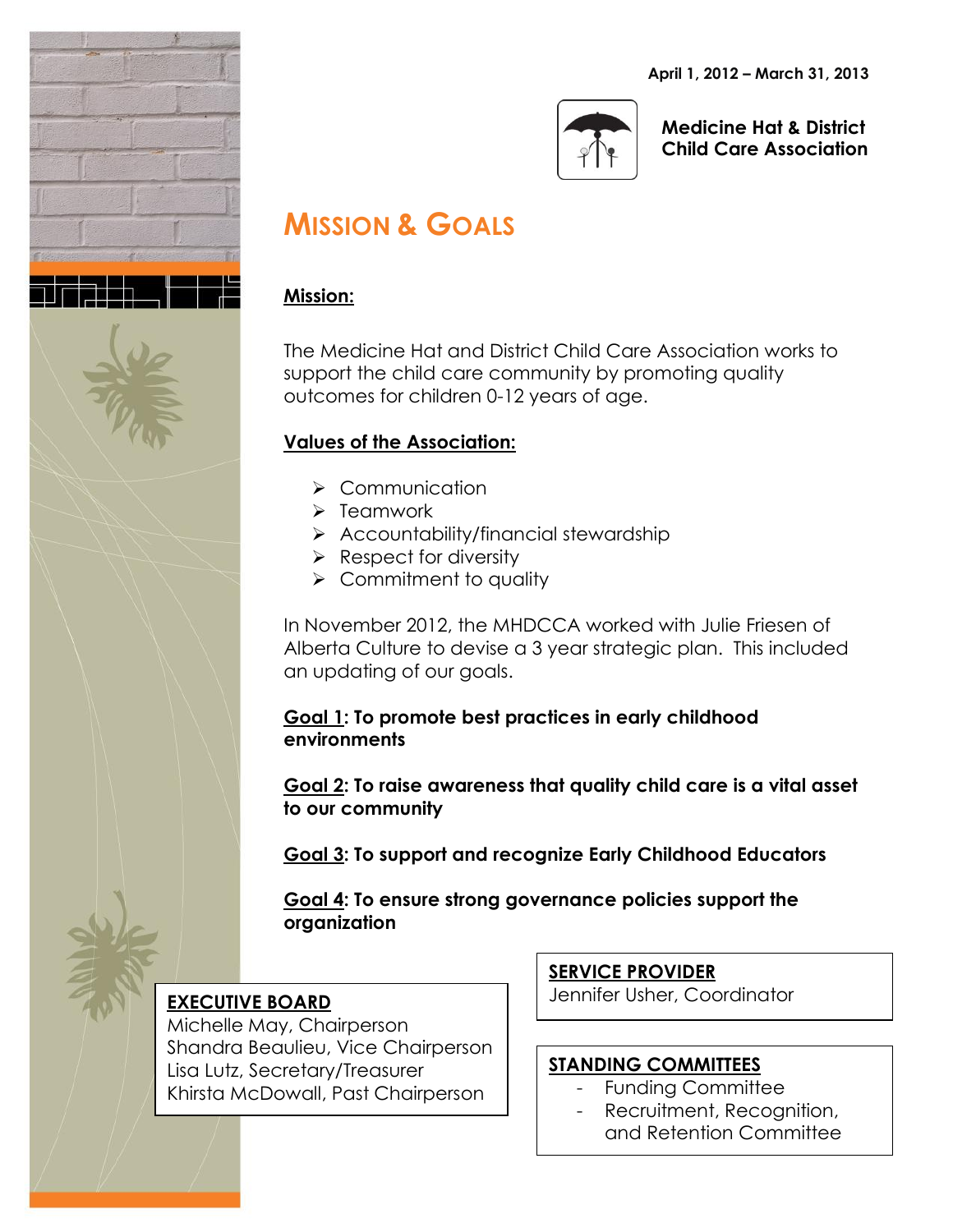

**April 1, 2012 – March 31, 2013**

## **CHAIRPERSON & COORDINATOR'S REPORT**

2012-2013 has been a year of growth for our organization. This year, we have experienced an increase in membership, especially in our individual and associate members. We have been joined by some service agencies, for e.g., Speech & Language Works, McMan Parent Link Centre, and Autism in the Family and some local Catholic preschools. This increase in membership can be credited to the amazing professional development opportunities we have been able to provide to Early Childhood Educators (ECEs) and other Professionals in the past year. In addition, we have begun to offer Individual Memberships to ECEs working in our member programs. This has allowed us to have a more direct connection to the front line staff and providers. These relationships are important to the success of our organization. We want to ensure we are providing support to all those involved in child care in our Region.

In the spring, the release of the Supporting Inclusive Approaches to Play Totes from the Alberta Resource Centre for Quality Enhancement (ARCQE) spurred the MHDCCA to develop a system for distribution of these totes and the previously released Birch Bark Baskets and the Treasure Chest Cultural Resource Baskets to over 20 child care programs (daycares, preschools, and out of school cares) throughout Medicine Hat and Redcliff. On a monthly basis, the coordinator visits the participating centers to bring a new tote. This new system allows programs to access these totes in a time efficient way and it allows children access to a wider variety of multicultural and inclusive materials on a daily basis.

Another interesting development this fiscal year was the opportunity provided to our Coordinator to be accredited in Stepping Stones Triple P Training. In coordination with the SEACFSA's Inclusive Funding, the plan is to have our Coordinator work with primary staff in centers who have children with diagnosed needs and are requiring additional assistance. We look forward to seeing how this initiative progresses.

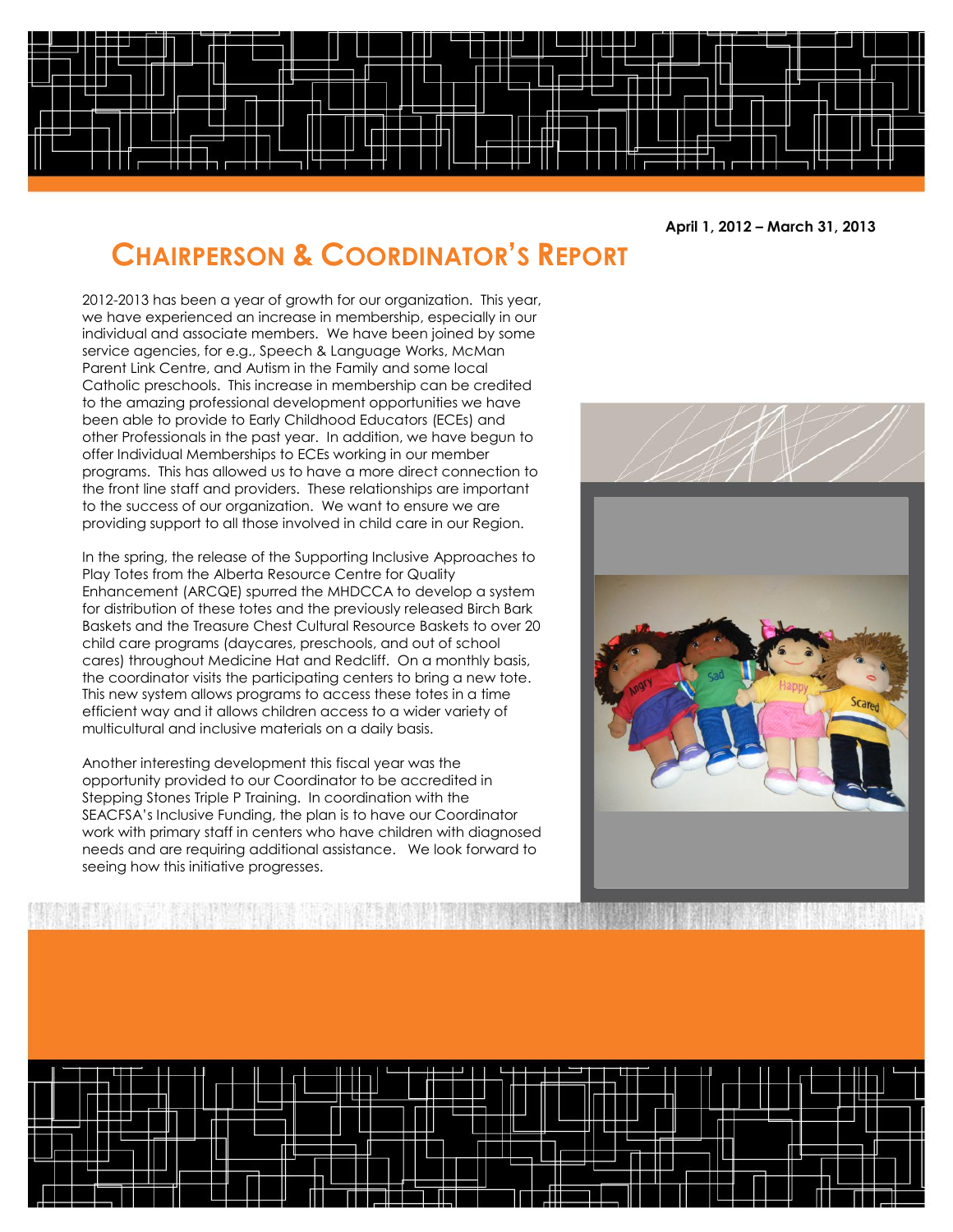# **A YEAR OF LEARNING…**

Professional development is key in early learning and child care. We recognize that it is essential that our local ECEs remain informed as to what best practice looks like and how to implement it. Our Association offered a number of opportunities for learning this year. These included:

- "Remembering To Play", a workshop on re-connecting to our inner child and how to connect with children in care with Vince Gowmon of Remembering To Play **Events**
- "Working with Explosive/Non-Compliant Children- Part I and II", a set of workshops on Collaborative Problem Solving with Kent Hollingsworth of Key Connections **Consulting**
- "Promoting Sensitive Interactions", a workshop for dayhome consultants and providers with Alberta Resource Centre for Quality Enhancement (ARCQE)
- Day Home Consultant and Administrator Training which included Adoption of Sensitive Practice into Agency Work Plans, Indicators of Sensitivity, and Incorporating Strategies with Providers
	- "The Ooey Gooey Lady", including information on creating child-centered environments, sensory play, and rhymes/fingerplays







## **CHILD CARE CONNECTIONS**

Our profile in the community has been strengthened this year. We have participated in the Medicine Hat College Job Fairs to promote Early Childhood Education has a profession of choice. Our connection to the College was also fortified with the planning of the Ooey Gooey Lady workshop. The Early Learning and Care Coordinator at MHC was an integral part of the organization of this event.

Our Coordinator continues to sit as Co-Chair of the Medicine Hat Early Childhood Coalition, working to support children's development through strong community. In addition, our Coordinator sits as a member of the Accreditation of Early Learning and Care Services (AELCS) Governing Council. This allows our Region have its specific experiences with accreditation represented when changes are being made. Our regional voice is heard at this table.

In November, our organization and many members of the Medicine Hat Early Childhood Coalition participated in the "Toward a Provincial Framework for Early Learning and Care in Alberta" consultation. This was a great opportunity for those in the child care sector to weigh in on changes that may be adopted by the Province.

We have had regular contact with the community via Facebook, articles in the Medicine Hat News, in the Cribs 2 Crayons magazine, an interview on Chat 6 & 3, Community Events such as Canada Day & Flulapolooza, Baby & You Sessions and a bulletin board at Parent Link Centre. We are excited to present a positive face to child care in Medicine Hat and the rest of Region 2.